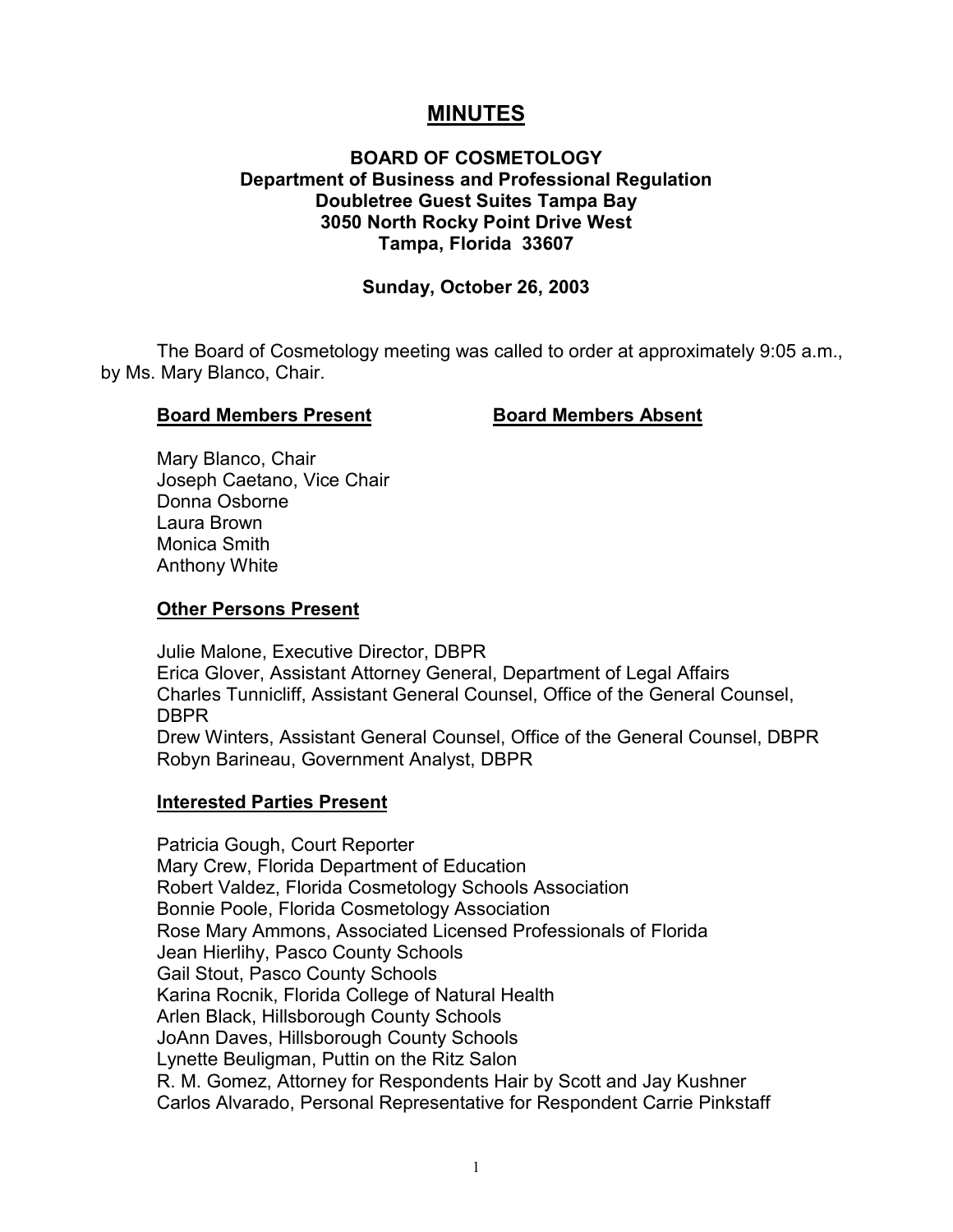The meeting was opened with a roll call and a quorum was established.

# **Approval of Minutes: July 21, 2003, and September 29, 2003**

Vice Chair Joseph Caetano moved to accept the minutes from the July 21, 2003, and September 29, 2003, board meetings. Ms. Donna Osborne seconded the motion to accept the minutes and the motion passed unanimously.

Ms. Erica Glover, Assistant Attorney General, inquired if all the board members had received their board meeting materials, if the materials were legible, and if the members had reviewed all the materials. All members responded in the affirmative to these questions.

Mr. Charles Tunnicliff, Assistant General Counsel, introduced Mr. Drew Winters, Assistant General Counsel, as his replacement as prosecuting attorney for the Board of Cosmetology. Mr. Tunnicliff thanked the board for again allowing him to work with them.

#### **Disciplinary Matters**

# **Informal Hearings**

Regarding Case No. 2002-013553 against Carrie Pinkstaff of Jacksonville, Mr. Winters presented the department's case in this matter. Mr. Carlos Alvarado, the Respondent's personal representative and owner of her employing salon, was present at the meeting. Mr. Alvarado explained that he had been allowing cosmetology students to perform some services in his salon other than washing hair, sweeping floors, and answering the telephone for many years. He has been made aware that the cosmetology laws and rules do not allow students to perform any other services. Mr. Alvarado suggested the board consider proposing legislation to support an apprenticeship program so that students are not put out on a salon floor to work after being licensed with no other salon training. Ms. Osborne informed Mr. Alvarado that the board had considered supporting such a proposal but, at this time, there are other more pressing legislative initiatives the board supports. Mr. Alvarado indicated he has submitted an application to the Commission for Independent Education to open a cosmetology school as he feels students are not receiving proper training. Vice Chair Caetano moved that the board find the Respondent was properly served with the Administrative Complaint, that there was competent substantial evidence to support the allegations as set forth in the Administrative Complaint, that the Respondent committed the offenses as outlined in the Administrative Complaint, and impose a fine of \$500 and costs of \$420.77. Mr. Anthony White seconded the motion and the motion passed unanimously.

Regarding Case No. 2003-0048633 against Hair by Scott of Miami Lakes, Mr. Winters presented the department's case in this matter. Mr. R. M. Gomez, attorney for Respondent, was present at the meeting. Mr. Gomez indicated that Mr. Jay Kushner, the Respondent's employee, moved prior to his license renewal form being mailed to him. He realized several months after his license expired that his license renewal form had not been received and he then contacted a continuing education provider to complete his required continuing education before renewing his license. Upon completion of his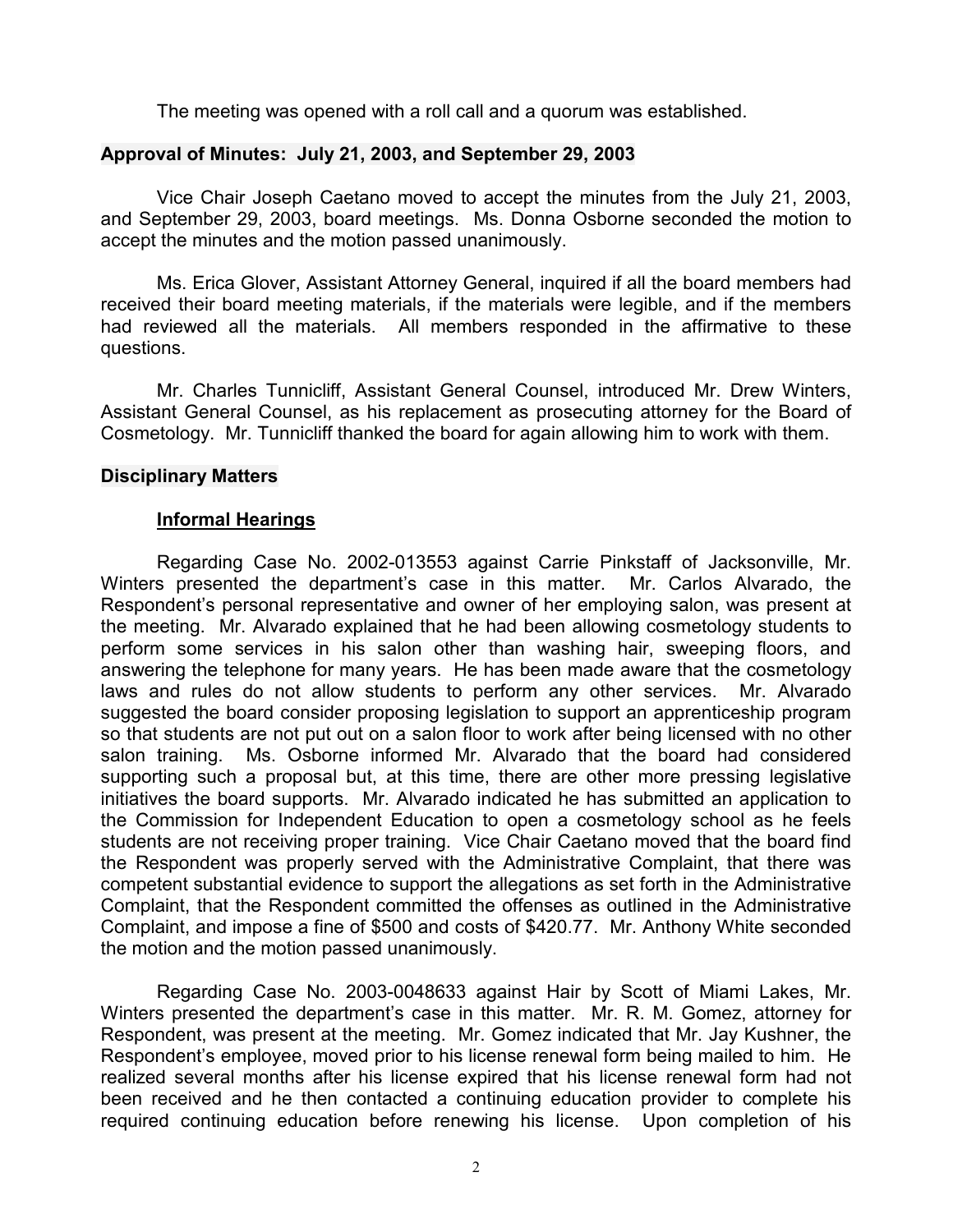continuing education, he mailed a check to the department for his renewal fee. Mr. Gomez asked the board for leniency since Mr. Kushner has now complied with all renewal requirements, and he will be required to pay any fine and costs assessed in this case. Ms. Osborne moved that the board find the Respondent was properly served with the Administrative Complaint, that there was competent substantial evidence to support the allegations as set forth in the Administrative Complaint, that the Respondent committed the offenses as outlined in the Administrative Complaint, and impose a fine of \$200 and costs of \$122.17, allowing the Respondent to pay the amount due in five installments as follows: initial payment of \$162.17 and \$40 each month thereafter. Vice Chair Caetano seconded the motion and the motion passed unanimously.

Regarding Case No. 2003-048641 against Jay Kushner of Miami Lakes, Mr. Winters presented the department's case in this matter. Mr. R. M. Gomez, attorney for Respondent, was present at the meeting. Mr. Gomez reiterated the same mitigation as offered in Case No. 2003-048633. He asked the board for leniency in this matter. Ms. Laura Brown moved that the board find the Respondent was properly served with the Administrative Complaint, that there was competent substantial evidence to support the allegations as set forth in the Administrative Complaint, that the Respondent committed the offenses as outlined in the Administrative Complaint, and impose a fine of \$250 and costs of \$135.54, allowing the Respondent to pay the amount due in five installments as follows: initial payment of \$185.54 and \$50 each month thereafter. Mr. White seconded the motion and the motion passed unanimously.

Regarding Case No. 2003-061755 against Karlene Graham of Coconut Creek, Mr. Winters presented the department's case in this matter. Ms. Brown moved that the board find the Respondent was properly served with the Administrative Complaint, that there was competent substantial evidence to support the allegations as set forth in the Administrative Complaint, that the Respondent committed the offenses as outlined in the Administrative Complaint, and impose a fine of \$250 and costs of \$122.30. Ms. Osborne seconded the motion and the motion passed unanimously.

Regarding Case No. 2003-042825 against Trade Secret #7101 of Melbourne, Mr. Winters presented the department's case in this matter. Ms. Osborne moved that the board find the Respondent was properly served with the Administrative Complaint, that there was competent substantial evidence to support the allegations as set forth in the Administrative Complaint, that the Respondent committed the offenses as outlined in the Administrative Complaint, and impose a fine of \$200 and costs of \$142.52. Mr. White seconded the motion and the motion passed unanimously.

Regarding Case No. 2003-043003 against North Star Beauty Salon of Boynton Beach, Mr. Winters referred the board to a letter recently received from the Respondent's attorney along with a copy of a signed Settlement Stipulation in this matter. Mr. Winters presented the department's case in this matter. Vice Chair Caetano moved that the board find the Respondent to have committed the offenses as alleged in the Administrative Complaint and adopt the Stipulation of the parties as the board's final action imposing a \$400 fine and costs of \$94.33. Ms. Monica Smith seconded the motion and the motion passed unanimously.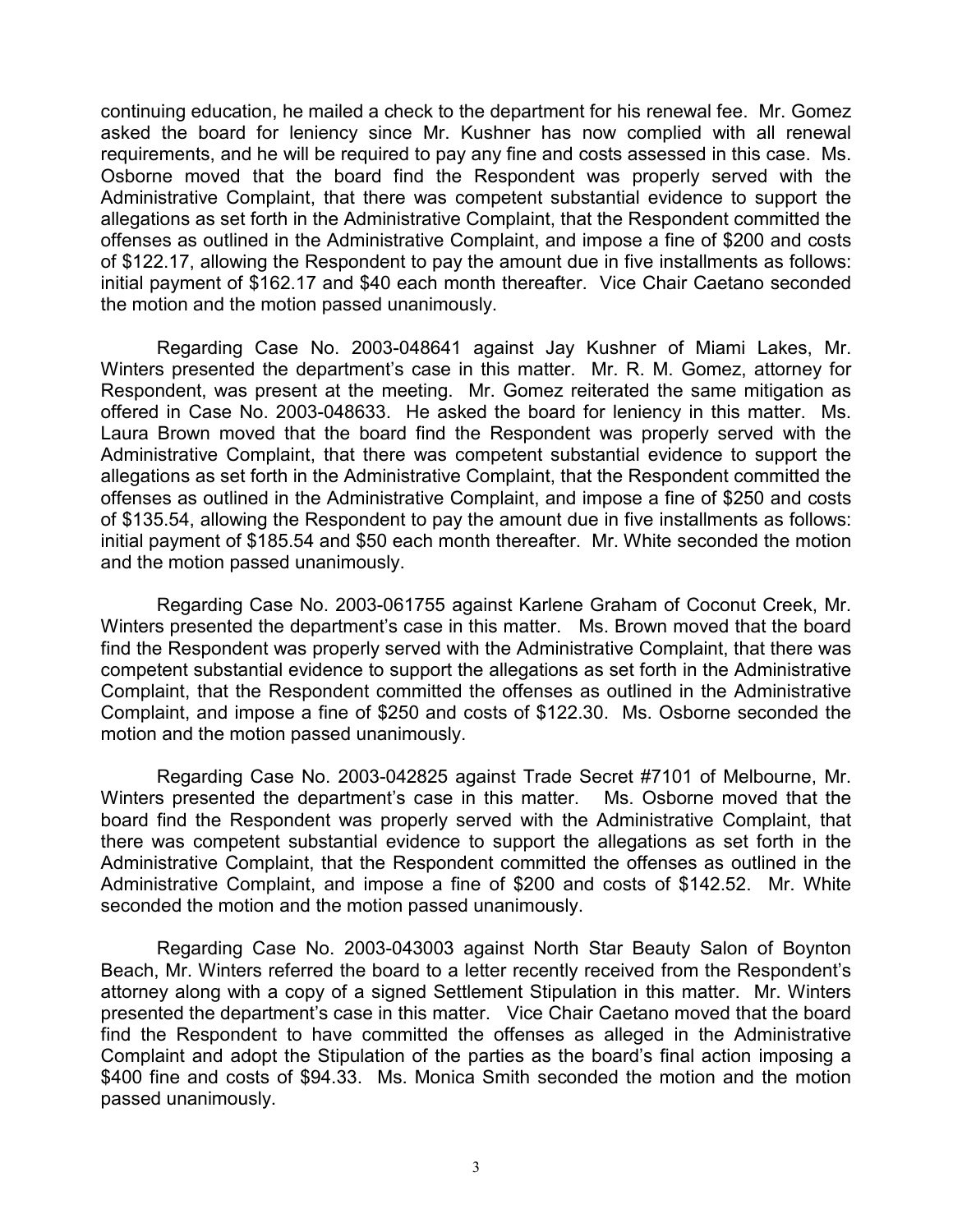Regarding Case No. 2003-044050 against Annette's for Hair and Nails of Ormond Beach, Mr. Winters presented the department's case in this matter. Ms. Osborne moved that the board find the Respondent was properly served with the Administrative Complaint, that there was competent substantial evidence to support the allegations as set forth in the Administrative Complaint, that the Respondent committed the offenses as outlined in the Administrative Complaint, and impose a fine of \$200 and costs of \$132.59. Vice Chair Caetano seconded the motion and the motion passed unanimously.

Regarding Case No. 2003-042977 against Gizelle Migdol of Delray Beach, Mr. Winters referred the board to a letter recently received from the Respondent indicating that because of ill health, she was unable to attend this or any future board meetings. Her letter asked the board for leniency in this matter. Ms. Brown moved that the board find the Respondent was properly served with the Administrative Complaint, that there was competent substantial evidence to support the allegations as set forth in the Administrative Complaint, that the Respondent committed the offenses as outlined in the Administrative Complaint, and impose a fine of \$200 and costs of \$94.33, allowing the Respondent to pay the amount due in five installments as follows: initial payment of \$134.33 and \$40 each month thereafter. Ms. Osborne seconded the motion and the motion passed unanimously.

Regarding Case No. 2002-010190 against Leon Thien Nguyen of Lake Worth, Mr. Winters presented the department's case in this matter. Ms. Osborne moved that the board find the Respondent was properly served with the Administrative Complaint, that there was competent substantial evidence to support the allegations as set forth in the Administrative Complaint, that the Respondent committed the offenses as outlined in the Administrative Complaint, and impose a fine of \$1,500 and costs of \$130.67. Mr. White seconded the motion and the motion passed unanimously.

# **Defaults**

Regarding Case No. 2002-00913 against Carmelo Migliore of Naples, Mr. Winters referred the board to a letter recently received from the Respondent along with a copy of a signed Settlement Stipulation in this matter. Vice Chair Caetano moved that the board find the Respondent to have committed the offenses as alleged in the Administrative Complaint and adopt the Stipulation of the parties as the board's final action imposing a \$500 fine and costs of \$260.25. Mr. White seconded the motion and the motion passed unanimously.

Unless otherwise stated, by appropriate motion the board found that the Respondent was properly served with the Administrative Complaint, the Respondent was in default, the board accepted the allegations as stated in the Administrative Complaint and adopted them as the findings of fact and conclusions of law of the board, and imposed the penalties shown below:

**Braids, Locs & More; Riviera Beach** Case No. 2002-015001 \$500 fine and \$123.05 costs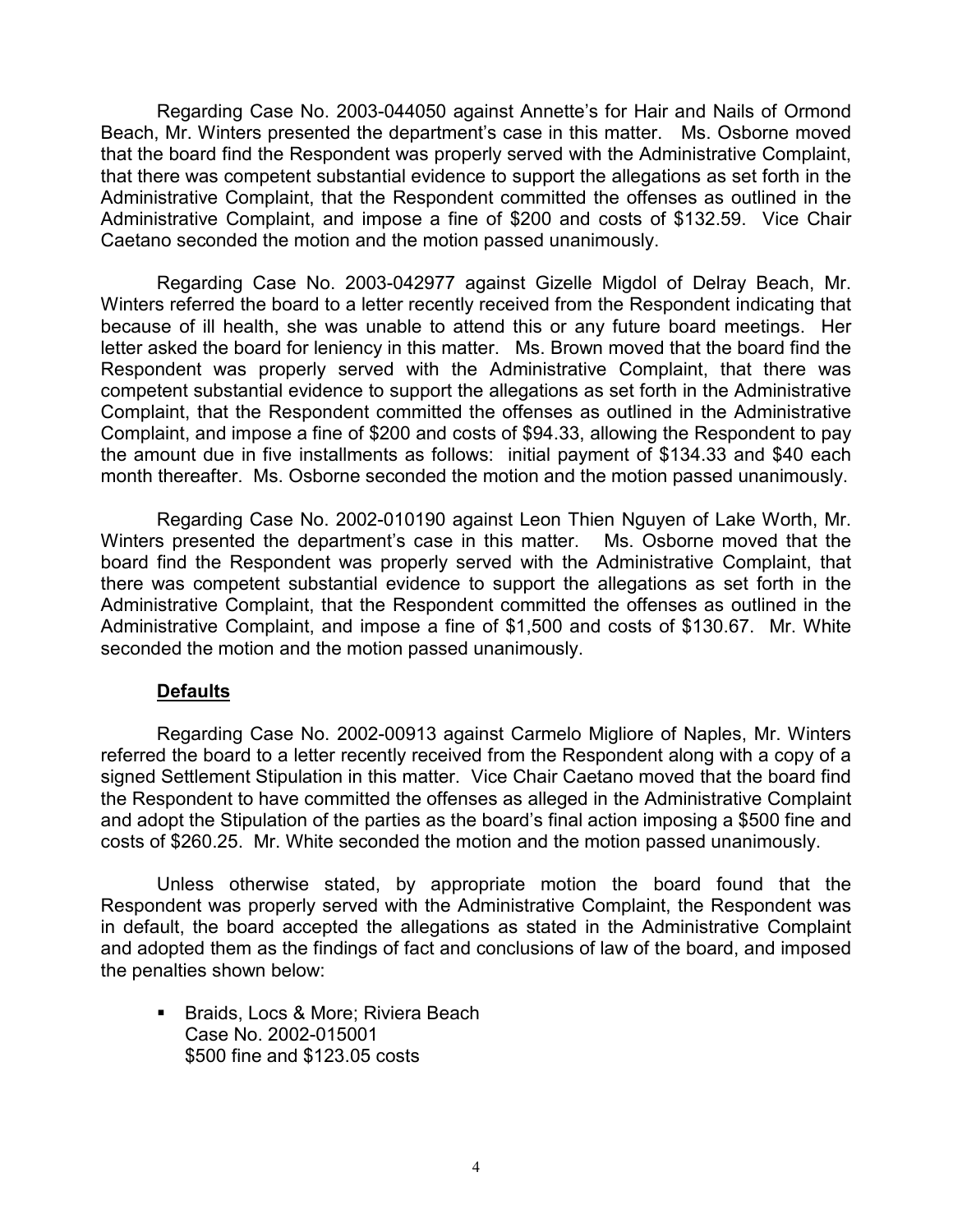- Calandra Sands; Pompano Beach Case No. 2003-061667 \$350 fine and \$100.03 costs
- Gail Daniels Chapple; Melbourne Case No. 2002-004921 \$500 fine and \$514.71 costs Mr. Winters corrected the record to reflect the proper amount of costs to be assessed in this case of \$514.71; the incorrect cost amount was reflected on the Amended Memorandum to the board
- Carmella J. Lipani Case No. 2002-015032 \$500 fine and \$137.32 costs
- **Norma Jean Williams; Melbourne/Palm Bay** Case No. 2002-01853 \$500 fine and \$89.36 costs
- Elizabeth Mills; Palm Bay Case No. 2002-01931 \$800 fine and \$165.32 costs
- Clara Smith: Lauderdale Lakes Case No. 2003-046754 \$250 fine and \$154.50 costs

# **Stipulations**

Regarding Case No. 2003-004935 against Hair Cuttery #2959 of Falls Church, Virginia, Ms. Brown recused herself from this matter as she knows the owner of the salon. Ms. Osborne moved that the board find the Respondent to have committed the offenses as alleged in the Administrative Complaint and adopt the Stipulation of the parties as the board's final action imposing a \$200 fine and costs of \$137.54. Vice Chair Caetano seconded the motion and the motion passed unanimously.

Unless otherwise stated, by appropriate motion the board found the Respondent to have committed the offenses as alleged in the Administrative Complaint and adopted the Stipulation of the parties as the board's final action regarding a penalty to be imposed on the Respondent as follows:

- Mary A. Torres; Miami Case No. 2002-01196 \$500 fine and \$483.10 costs
- Hot Heads; Boynton Beach Case No. 2003-042881 \$200 fine and \$116.07 costs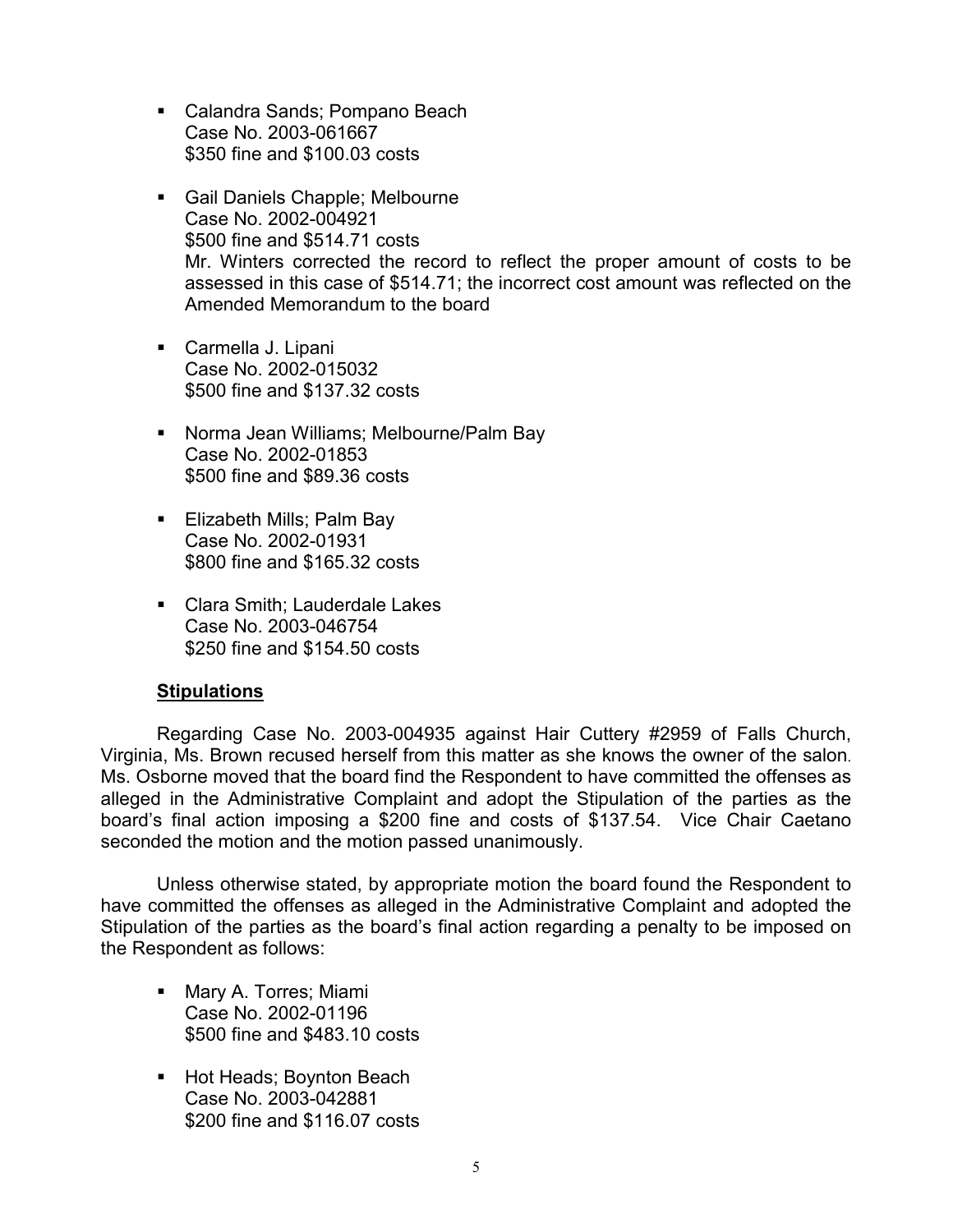- **Dayna Purdy; Delray Beach** Case No. 2003-042898 \$200 fine and \$116.07 costs
- **The Salon at Valencia Isles; Boynton Beach** Case No. 2003-043122 \$250 fine and \$116.07 costs
- Nails for Less; Tallahassee Case No. 2003-049822 \$500 fine and \$44.87 costs
- Molly Hoffman: Jupiter Case No. 2002-006619 \$500 fine and \$277.55 costs
- **Hairmania International, Inc.; Miami** Case No. 2002-012170 \$500 fine and \$256.57 costs

# **Department Attorney Report**

Mr. Winters distributed a Prosecuting Attorney Status Report. He informed the board that there are currently 166 open cosmetology cases in the legal section. Mr. Winters asked the board for consideration to work with the Rules Committee and Board Counsel on the citation rules. He suggested possibly broadening the citation rules for licensees practicing on a delinquent license. The board agreed to allow Mr. Winters to work with Ms. Osborne, Rules Committee Chair, and Ms. Glover on the citation rules and asked that they bring a proposal back to the board for consideration at the next meeting.

# **Applications**

# **Hair Braiding Course Applications**

■ School District of Hillsborough County

Ms. Osborne moved to table this course application until the next meeting asking the provider to amend the Disorders and Diseases of the Scalp course outline deleting all specific references to treatment services since hair braiders are not allowed to offer any of these services. Mr. White seconded the motion and the motion passed unanimously.

**Exotica Academy, Inc.** 

Ms. Osborne moved to deny this course application because of the limited course outline. Vice Chair Caetano seconded the motion and the motion passed unanimously.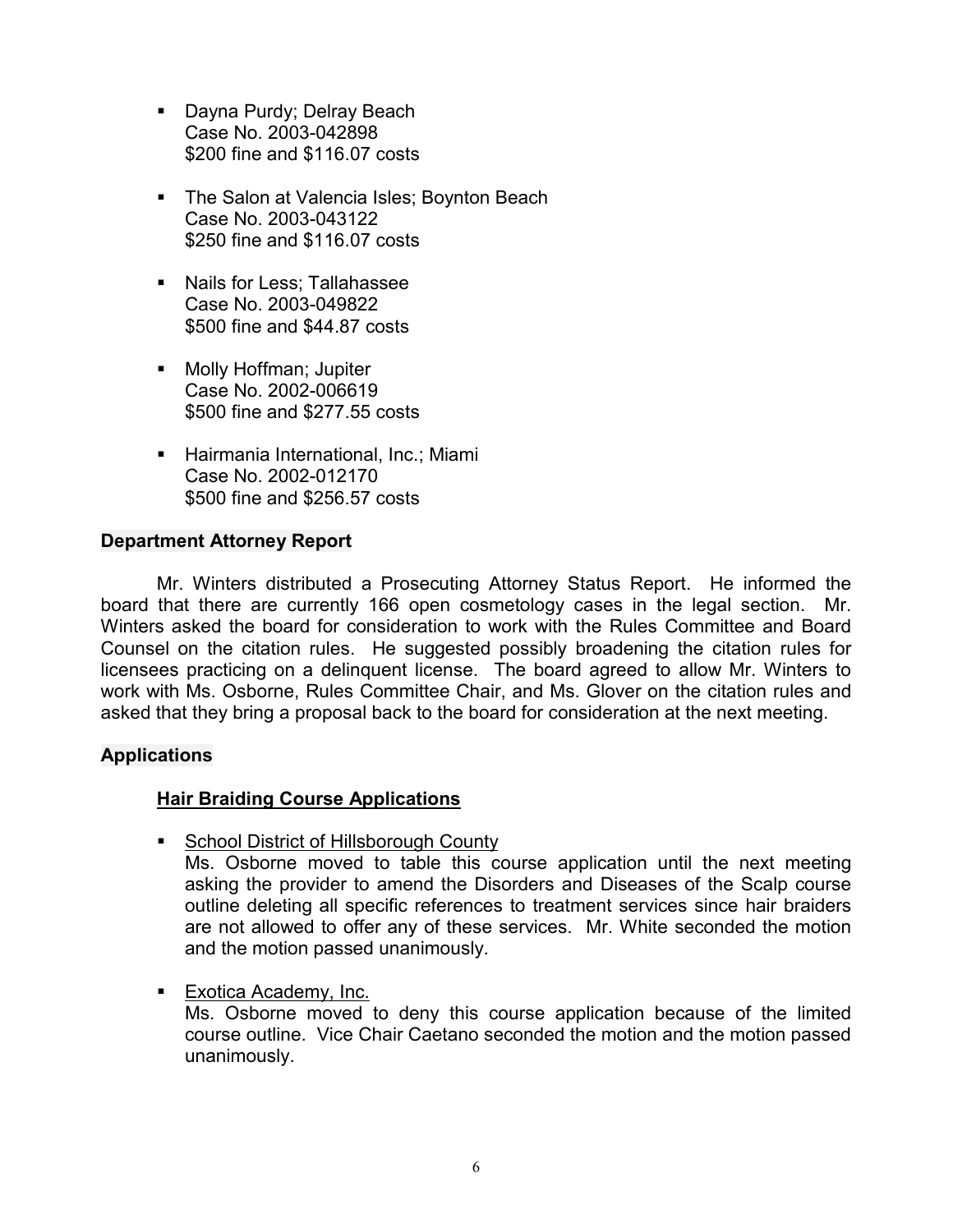# **Application for HIV/AIDS Initial Licensure Course**

 Associated Licensed Professionals of Florida Ms. Brown moved to approve this course application. Vice Chair Caetano seconded the motion and the motion passed unanimously.

# **Other Business**

# **Executive Director Report**

# **Department of Education/Occupational Completion Points**

Ms. Mary Crew from the Department of Education explained how occupational completion points are derived from the grooming and salon services core, facial specialty program, nail specialty program, and the cosmetology program. She added that the information included in the agenda materials was for informational purposes. Ms. Crew advised the board that when the Legislature moved to a performance based budget in 1997, occupational completion points were established for the high schools, vocational schools and community colleges to receive student funding.

#### **Committee Reports**

# **Continuing Education Committee**

Chair Blanco indicated she has continued to review continuing education applications as they have been provided to her by the Bureau of Education and Testing. She added there will be several courses for the board's review on the next meeting agenda.

#### **Rules Committee**

Ms. Osborne mentioned her attendance at the recent National Interstate Council meeting where other attendees agreed that their states are also concerned with the public's health, safety and welfare. She added that there is a national testing problem with Vietnamese students. Ms. Osborne further stated that meeting attendees agreed that state laws need to be more effectively communicated by schools. She mentioned that other states discussed increasing curriculum hours.

#### **Legislative Committee**

Ms. Malone informed the board that the department is pursuing limited legislation during the 2004 legislative session. She was informed by the department's Legislative Affairs Office that the department's legislation will include initiatives that affect the entire department. Based on this information, it appears that the board's legislative initiatives for 2004 including MMA, reciprocity/endorsement, and cosmetology definitions will not be included in the department's 2004 legislative agenda. She stated that the department has no concerns with the board seeking separate sponsorship of their 2004 legislative initiatives. Vice Chair Caetano mentioned a legislative proposal to exempt make-up artists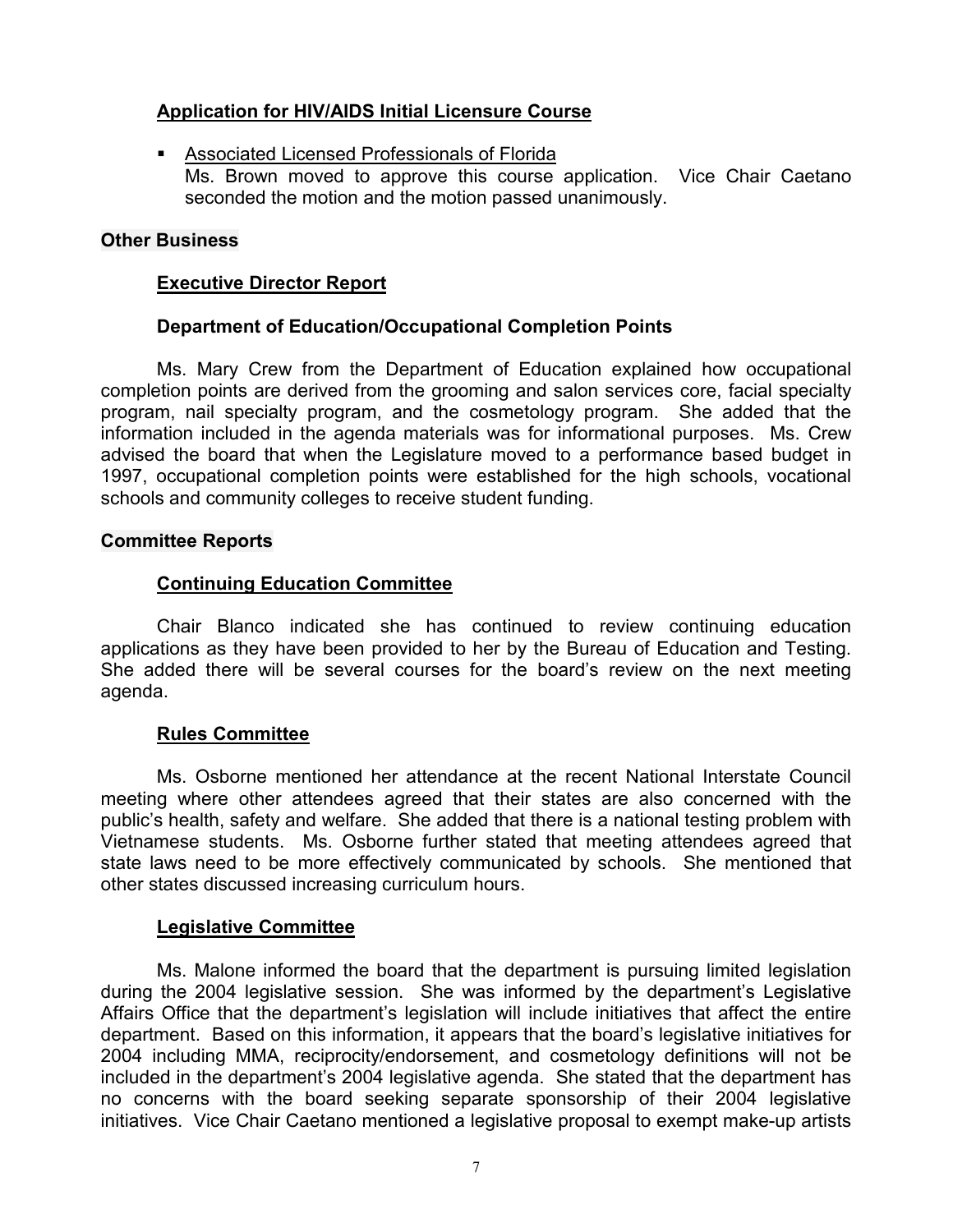from licensure in the State of Florida. He added that a group of individuals has hired former legislator John Grant of Daytona Beach to lobby the Legislature for booth rental regulation. Ms. Lynette Beuligman stated that it would be a mistake to allow make-up artists the opportunity to practice without a license. Mr. Robert Valdez, Florida Cosmetology Schools Association, will contact Ms. Malone to obtain a copy of the board's proposed 2004 legislative initiatives.

### **New Business**

Chair Blanco asked Ms. Malone to explain the Financial Report contained in the agenda materials. Ms. Malone informed the board that as of June 30, 2003, the board's net assets are (\$603,798). She added that as of June 30, 2002, the board's net assets were \$566,091. Ms. Malone mentioned the Legislature's trust fund sweep during the last fiscal year of \$7.5 million and the current fiscal year trust fund sweep of \$25 million. She informed the board that the first quarter financial statements for fiscal year 2003-2004 should be available in November and will be included in the next board meeting agenda. Ms. Malone informed the board that as of October 23, 2003, 45,117 licensees that are up for renewal on October 31, 2003, had renewed their licenses and that 25,952 had not yet renewed their licenses. Chair Blanco mentioned the need to increase licensure fees which do not require a statutory change and are allowable by rule. Ms. Osborne moved to have the fee rules noticed for rule development at the next board meeting; the rules for facial and nail specialty educational hours for discussion of increasing those hours; and the body wrapping registration rules for discussion of possibly moving body wrapping into the facial specialty registration. Mr. White seconded the motion and the motion passed unanimously.

# **Old Business**

There was no old business for discussion.

# **Other Business (continued)**

# **Executive Director Report (continued)**

#### **Section 455.229, Florida Statutes**

Ms. Malone informed the board that this statutory reference was included in the board meeting agenda to remind board members to properly dispose of board meeting materials.

# **Article from NACCAS Review, "Beauty Professionals Take to the Hill"**

Ms. Malone advised the board that this article was included in the agenda for informational purposes.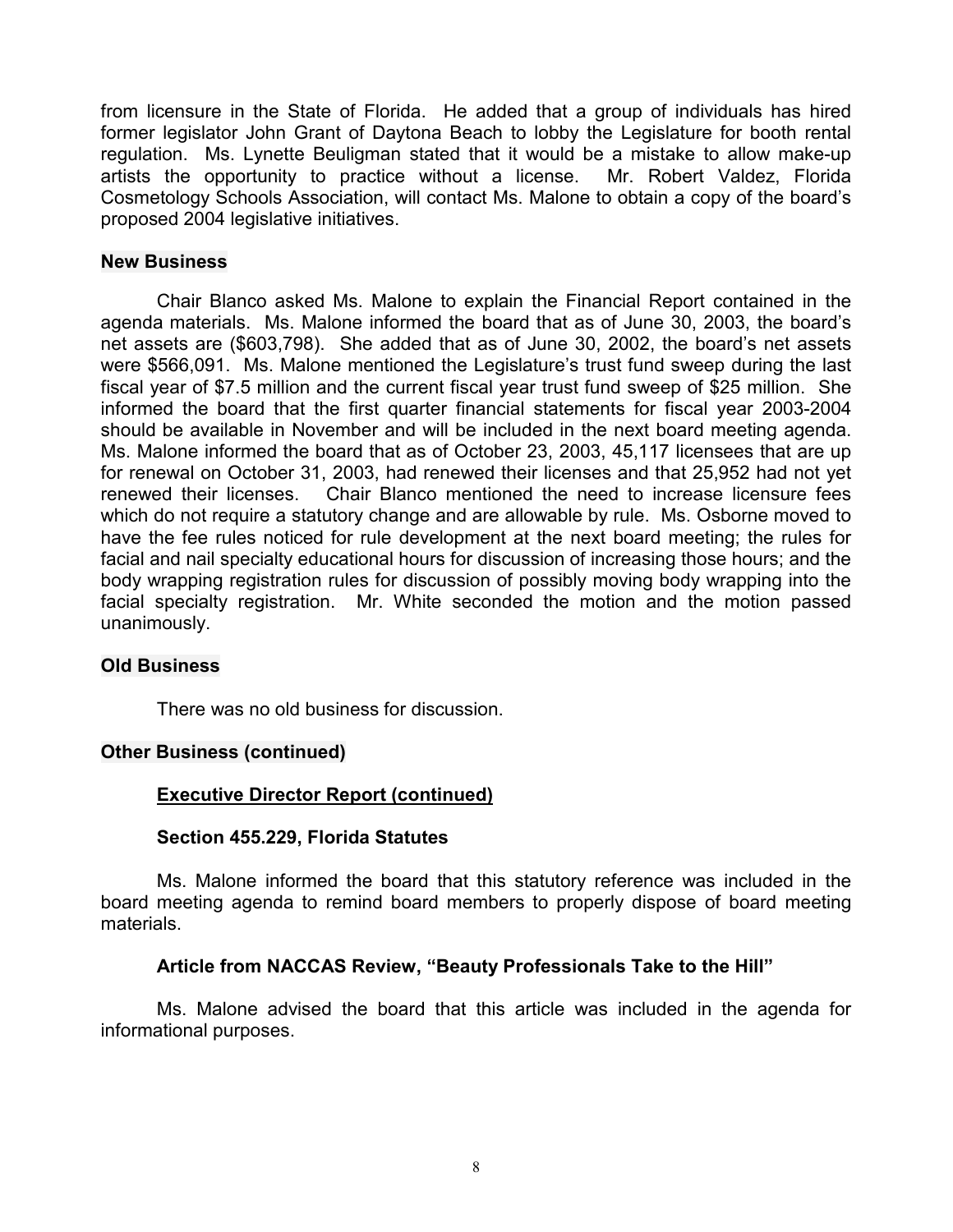# **NIC Bulletin/July 2003**

Ms. Malone informed the board that this bulletin was included in the agenda for informational purposes.

# **National Coalition of Esthetic & Related Associations' Annual Meeting**

Ms. Malone advised the board that this material was included in the agenda for informational purposes. Ms. Osborne informed the board that she would personally be attending a January workshop in Orlando to be conducted by the National Coalition of Esthetic & Related Associations and will report any information she obtains. Ms. Smith indicated she may also be personally attending this January workshop.

# **Board Attorney Report**

Ms. Glover mentioned that she amended rules 61G5-29.001(2)(a) and 61G5- 29.012(2)(a), Florida Administrative Code, to incorporate a technical change to reference Chapter 1005, Florida Statutes, rather than Chapter 245, Florida Statutes.

# **Regulation Report**

Ms. Malone mentioned the 2003-2004 Sweep Results by Region, Sting Results, and Complaints Reports included in the agenda. Ms. Brown asked that Ms. Malone include in the next meeting agenda information relating to fines and costs assessed by licensee/registrant.

# **Bureau of Education and Testing**

Ms. Malone informed the board that computer-based testing resumed on October 14, 2003.

#### **Board Member Comments**

There were no comments from the board members.

#### **Chairperson Comments**

Chair Blanco had no additional comments.

#### **Correspondence**

# **Letter to Chairman Bill Thomas of the Committee on Ways and Means, U.S. Hours of Representatives, Dated September 18, 2003**

Ms. Malone indicated that this letter was included in the agenda for informational purposes.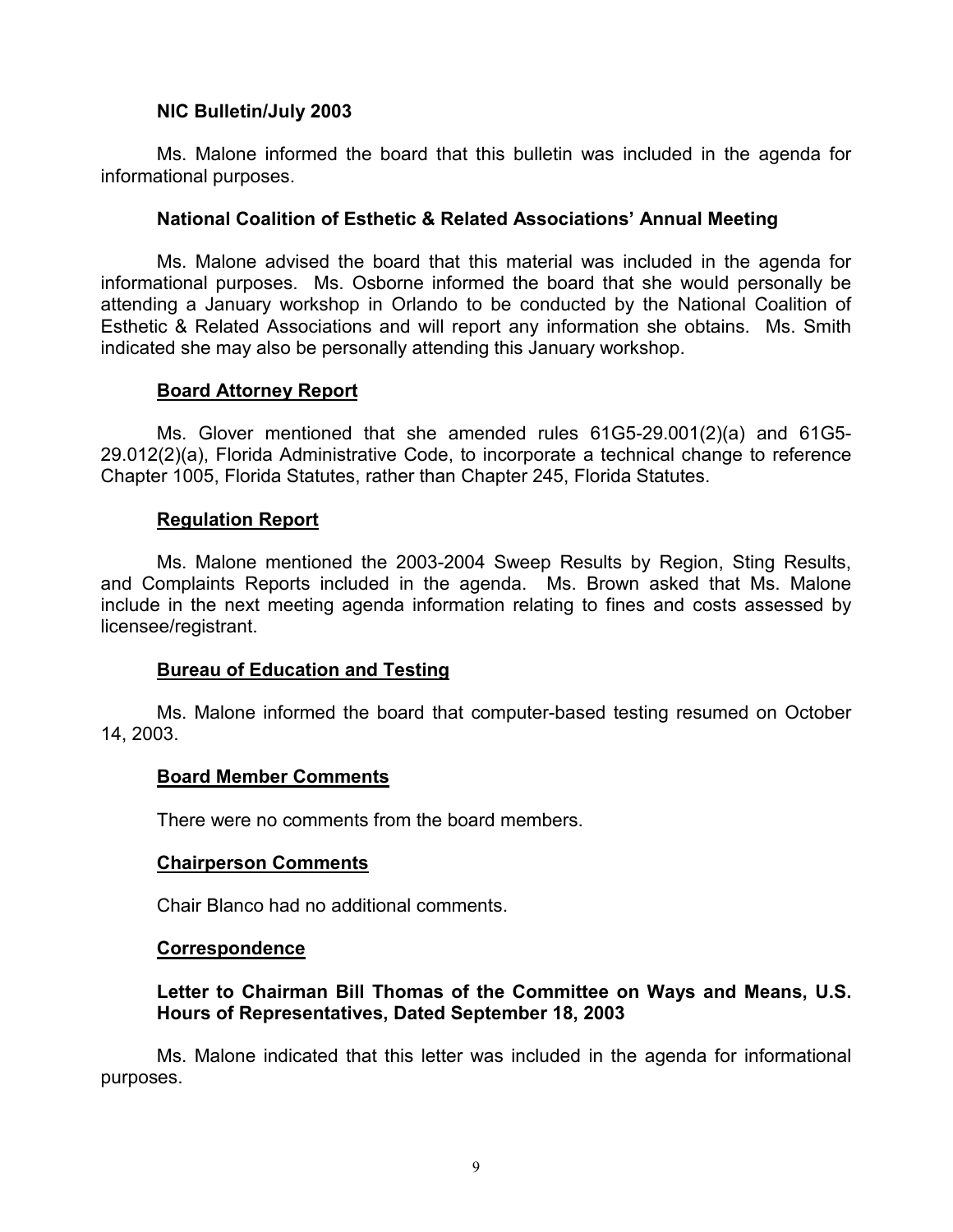# **Letter to Claus H. Lang Dated September 24, 2003**

Ms. Malone informed the board that her response to Mr. Lang was included in the agenda for further instruction. The board agreed that Mr. Lang's letter should be forwarded to the Bureau of Education and Testing for a response.

# **Letter to Noreen Marie Haines, LMT, Dated September 24, 2003**

Ms. Malone advised the board that this letter was included in the agenda for informational purposes.

# **Letter to Maya Thomas Dated September 24, 2003**

Ms. Malone informed the board that this letter was included in the agenda for informational purposes.

# **Letter to Hui Ding Dated September 22, 2003**

Ms. Malone indicated that this letter was included in the agenda for informational purposes.

# **Email to Sherry Parker of Florida College of Natural Health Dated September 29, 2003**

Ms. Malone indicated that this email was included in the agenda for further instruction. The board asked Ms. Malone to inform Ms. Parker that the board will discuss increasing the facial specialty educational hours requirement at the next board meeting.

# **Letter to Deborah King Dated September 29, 2003**

Ms. Malone indicated that this letter was included in the agenda for further instruction. The board asked Ms. Malone to inform Ms. King that the board will discuss increasing the facial specialty educational hours requirement at the next board meeting.

#### **Letter to Laura L. Root Dated September 29, 2003**

Ms. Malone indicated that this letter was included in the agenda for further instruction. The board asked Ms. Malone to inform Ms. King that the board will discuss increasing the facial specialty educational hours requirement at the next board meeting.

# **Letter to Denise R. Fuller Dated September 29, 2003**

Ms. Malone indicated that this letter was included in the agenda for further instruction. The board asked Ms. Malone to inform Ms. Fuller that the board will discuss increasing the facial specialty educational hours requirement at the next board meeting.